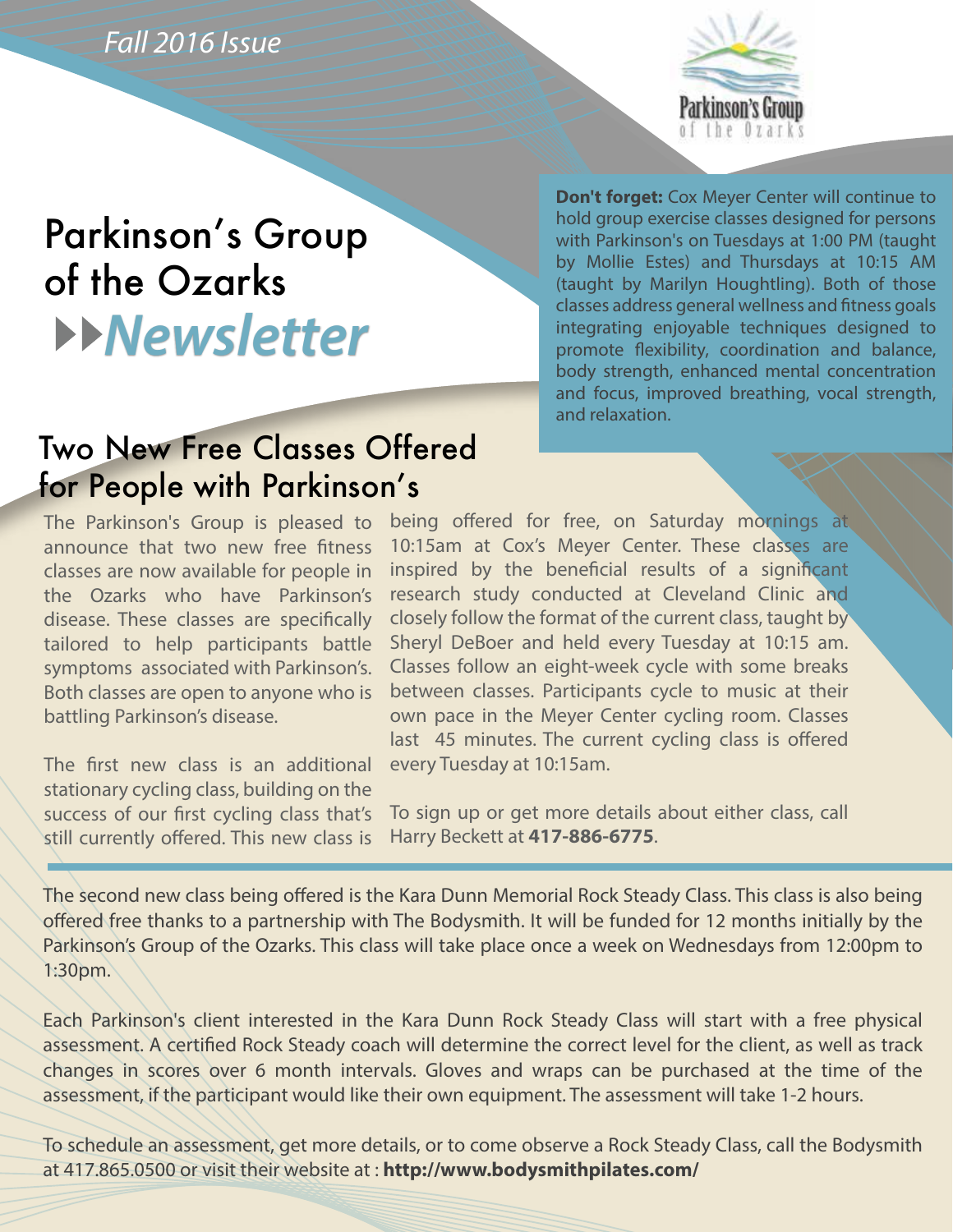# Planning for Possible Future Long-Term Care

### By Sativa Boatman-Sloan, Attorney at Law

You don't have to spend your life savings on long-term care costs. With the proper legal help, assets can often be preserved. Many people with medical issues consider gifting assets to children or creating specialized Asset Protection Trusts in advance of entering a nursing home.

Missouri Medicaid (MO HealthNet) is a program that provides assistance with paying for a portion of your nursing home bill. In order to qualify for this program, your assets must be structured in a way where they are not "counted against you." There is a five year look-back period, which means that assets have to be gifted away or placed in a specialized Asset Protection Trust more than five years prior to requesting government funds to aid with skilled nursing care.

Gifting or transferring assets does place them in the control of another person, but doing so could also get things off to the family members early and preserve them. The important thing to remember is that you do have planning options. Whether you end up needing to enter a nursing home or not, you should consider planning in advance with all possible outcomes in mind.



# Pound the Pavement for Parkinson's 5K Walk Run Next Month!

Our annual 5K walk/run will be held on November 5th, 2016. This year we have added the option of participating in honor of a friend or family member. You can register by mailing us the form included in this newsletter or online at ozarkracingsystems.com. We set an attendance record last year. Help us break it this year! Email Justin at justintmilam@gmail.com for more information.

# Charities Supporting Parkinson's Disease

#### *I want to donate to a charity that helps people with Parkinson's disease. Which one should I choose?*

There are dozens if not hundreds of charities in the United States dedicated to helping those with Parkinson's disease (PD). All are unique and support people with PD in different ways. Below is a high level overview of the top three charities as well as ours and how they dedicate their resources.

#### *National Parkinson Foundation (NPF)*

NPF focuses on "meeting the needs in the care and treatment of people with Parkinson's disease." Their strategy is to help create a network of small groups which can most effectively help those with PD in their community. They are the most similar group to the PGO on a nationwide level and have supported us in the past with trips to seminars as well as packets for our most recent symposium.

#### *Michael J Fox Foundation*

The goal of the Fox Foundation is to "eliminate Parkinson's disease in our lifetime." Their primary focus is on medical research to treat different aspects of PD.

#### *Parkinson's Disease Foundation (PDF) and American Parkinson Disease Association (APDA)*

The PDF and ADPA are hybrid organizations. They dedicate themselves to all aspects of the fight against Parkinson's, both helping those currently living with the disease as well as research into finding a cure.

#### *Parkinson's Group of the Ozarks (PGO)*

The PGO's mission is to "educate, support research, and improve the quality of life for persons with Parkinson's." We focus our efforts on community outreach through support groups, free exercise classes, and newsletter. You can donate to the PGO through Paypal on our website or by sending a check to our address: PO Box 50595 Springfield, MO 65805.

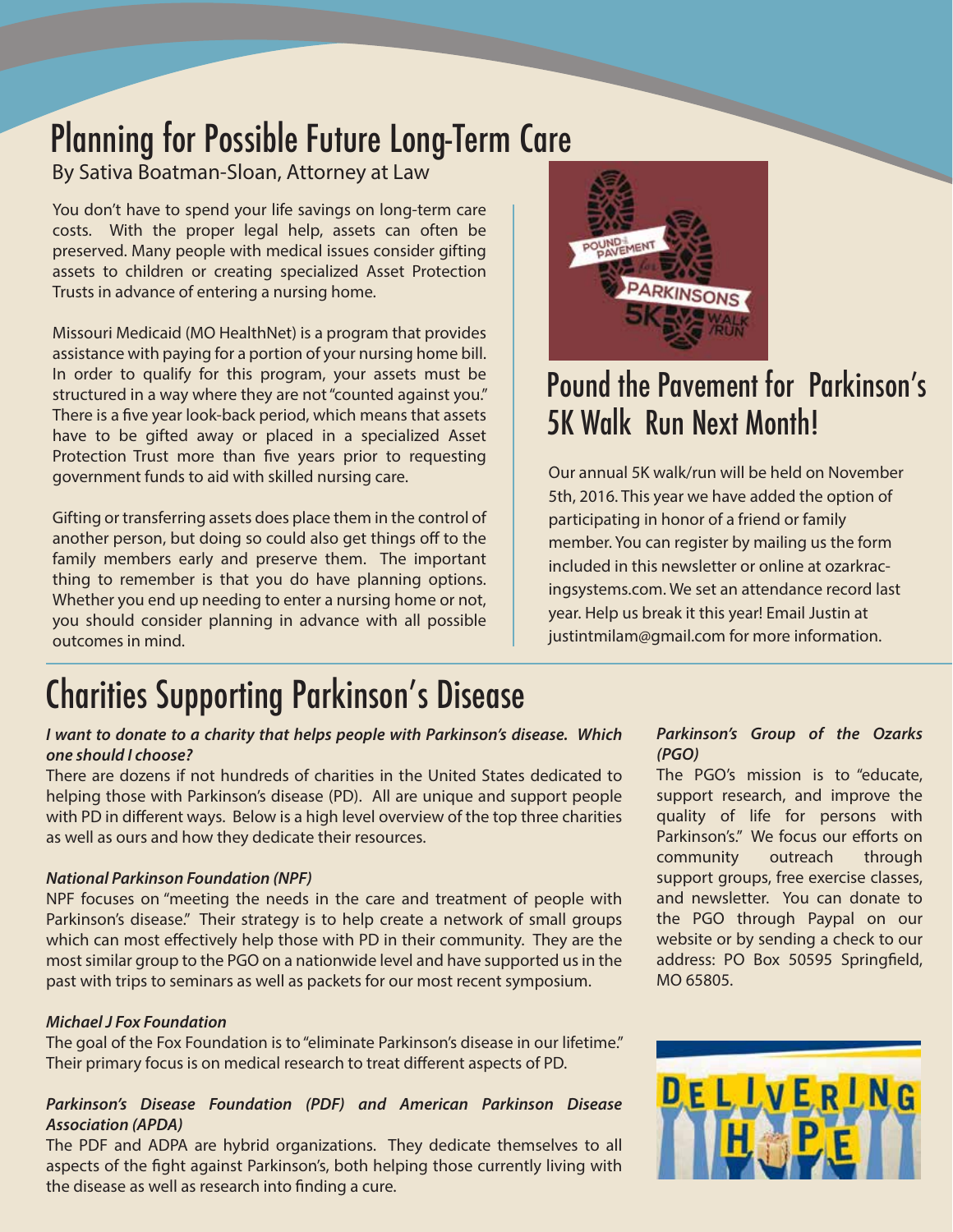# 2016 Donations to Parkinson's Group of the Ozarks

*Thank you for assisting Parkinson's Group in our mission to provide education, support research and improve the quality of life for people with Parkinson's.*

## *2016 Donations*

**IN MEMORY OF BONNIE COBLE** Molly and Dennis Edwards

**IN MEMORY OF LINDA D. SULLIVANT** Edsel Christian

**IN MEMORY OF VIRGIL GAGE** Bob and Sherry Haney Russel and Ledia Darrow

**IN MEMORY OF JAMES R. GARRISON** Alternacare of Great Bend, K

#### **IN MEMORY OF CHARLES E. WARD**

Dortha Taylor Bruce and Cheryl Finley Rayburn and Cynthia Morrison Clay and Leona Morrison Dixie Nevill and Pam Summers Earl and Shirley Crow Tim, Amber and Corbey Redburn

## **Support Groups for People with Parkinson's Disease and Care Partners**

Parkinson's Group of the Ozarks sponsors monthly support meetings, holiday parties, trips and excursions. Support groups can provide information and access to a wide range of medical experts. They can assist caregivers in coping with the challenges associated with the disease. These special groups of people give and receive fellowship and support from people sharing similar experiences. You're invited to attend any and all support groups to find the one that is the best fit for you. Each support group offers something wonderful!

#### **Cox Support Group**

Cox Walnut Lawn Meyer Fitness Center Conference Room C 1000 E Walnut Lawn Springfield, MO 65807 Phone: (417) 269-3616 Meetings are the last Wednesday of the month at 2:30 p.m.

#### **Mercy's Parkinson's Support Group**

Mercy Hospital Phone: (417) 820-3157 Meetings are the second Thursday of the month at 2:00 p.m.

#### **Young Onset Support Group**

Cox Walnut Lawn Meyer Fitness Center Conference Room C 1000 E Walnut Lawn Springfield, MO 65807 Phone: (417) 269-3616 Meetings are the fourth Thursday of the month at 7 p.m.

#### **Branson Support Group**

Skaggs Community Health Center 251 Skaggs Road Branson, MO 65616 Phone: (417) 883-0637 Meetings are the second Thursday of the month at 2 p.m. in the Redbud Room